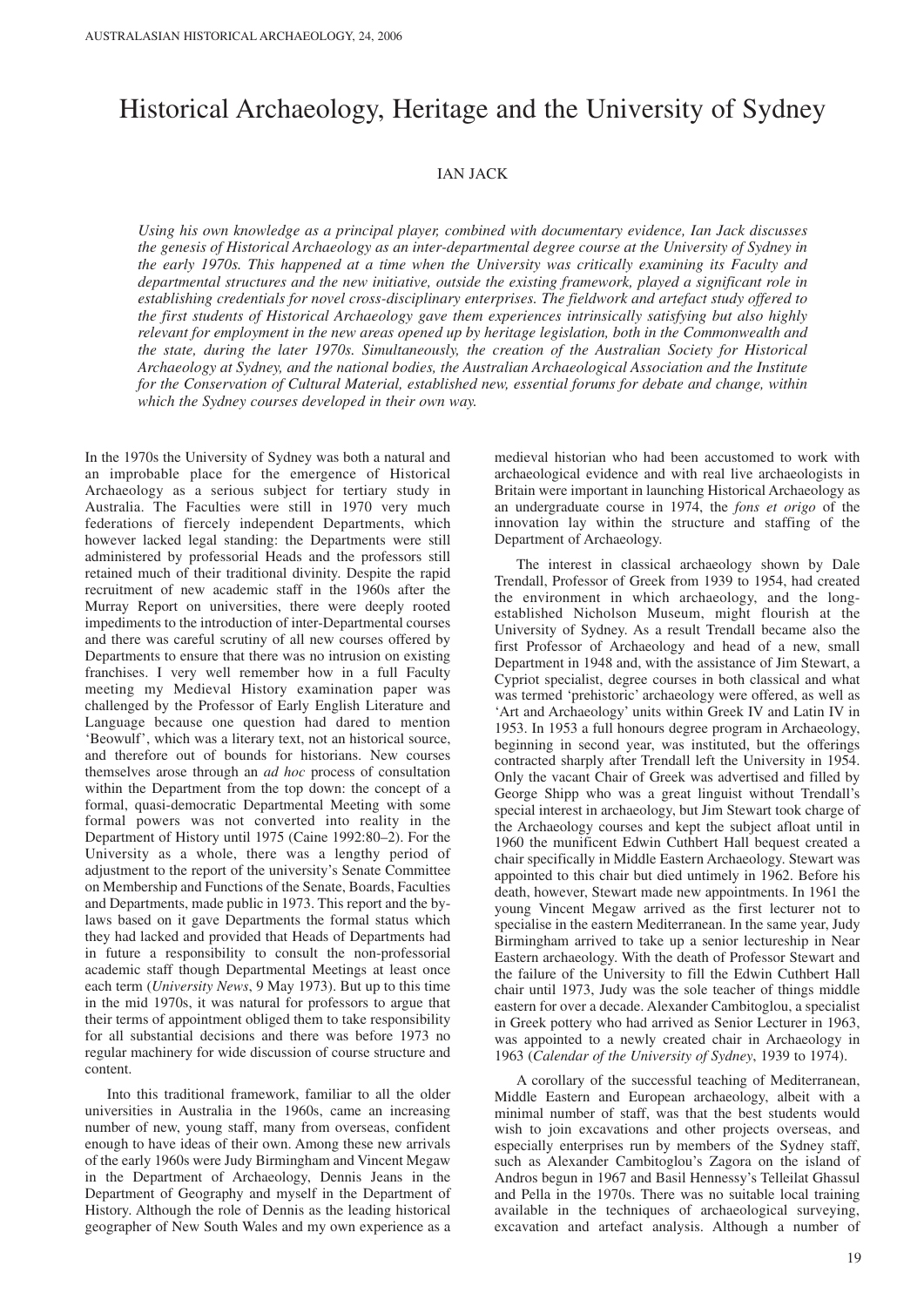excavations and surveys were regularly conducted on Aboriginal sites in Australia by members of Departments of Anthropology or major museums, the experience gained there was not entirely satisfactory for stratified sites in the ancient Mediterranean and many Archaeology students at Sydney were in any case not particularly interested in Aboriginal sites. Ron Lampert's Aboriginal midden at Ulladulla in 1967 or Vincent Megaw's rock shelter at Curracurrang in the Royal National Park in the same year did not have the long-term impact on the practice of historical archaeology at Sydney which came from the long series of seasons at Irrawang, also beginning in 1967 (*Union Recorder*, 6 and 27 April 1967).

Irrawang, Judy and the University of Sydney Archaeological Society constitute the vital beginnings of historical archaeology at the University. For 20 years after 1835, a commercial pottery at Irrawang, near Raymond Terrace where the Hunter River is joined by the Williams River, had been operated by James King. In 1967 the site was identified by Kevin Fahy, the expert on Australian colonial furniture. The student journalists of the *Union Recorder* enthusiastically reported how Judy, with her famed energy,

examined the site and realized its potential, not only for the information it could provide about the ceramic technology and the more normal aspects of life in Australia in the early nineteenth century, but also for the training of archaeological students in a country where the only other excavation is at Aboriginal sites, which, though rich in information for the prehistorian, lack the structures and pottery which are a feature of archaeology in other parts of the world (*Union Recorder*, 18 July 1968:188).

Judy Birmingham persuaded the Hunter District Water Board, which owned the site, to permit excavations. It was, however, the undergraduate Archaeological Society, and not the Department of Archaeology, which took ownership of the enterprise, with Judy as excavation director.

The University of Sydney Archaeological Society had been formed away back in 1949, with Professor Trendall and the future Professor Stewart as its patrons. It flourished up to 1953, but became moribund until 1967 when it revived under the presidency of David Frankel, the first of many officeholders in the Society who have later played a significant role in Australian archaeological, heritage and museum affairs. While John Wade, another key player in the revival, and Judy were overseas with Professor Cambitoglou later in 1967, Marilyn Truscott as the new undergraduate president was corresponding with both about progress over Irrawang.<sup>1</sup> Subsequently under the leadership of David Frankel again in 1968 and under Bronwyn Geering as president and Sandra Bowdler as secretary in 1969, the Society committed future generations of undergraduates to Irrawang as a long-term project.2 In 1968, in its new journal grandiloquently called *Ausgrabungen Dipsios*, the editorial team, headed by David Frankel, summed up Irrawang as the 'home of the real swingers', offering 'a chance to learn excavation techniques and enjoy yourselves' (SUAS 1968, no.1). The continuing commitment to swinging at Irrawang was a percipient act of faith by an undergraduate Society and was as essential to Judy as Judy was to the Society.

The commencement of a decade of excavation seasons at Irrawang in 1967 mostly under Judy's direction, the creation of an Irrawang Committee by the Archaeological Society in 1969, the still unfinished work on the thousands of artefacts from the pottery and the thorough historical research on James King by Anne Bickford, Carol Liston and myself, constitute an essential part of the background to the establishment of the courses in Historical Archaeology at the University of Sydney and their immediate impact (Birmingham 1971; Bickford 1971; Jack and Liston 1982–83).



*Fig. 1: Irrawang, 1968: members of University of Sydney Archaeological Society, with the first complete find, a ginger-beer bottle manufactured by James King. Photograph by Judy Birmingham*



*Fig. 2: Irrawang, February 1975: From left to right, Helen Temple, Judy Birmingham, Hamish and Ludu. Photograph by Maureen Byrne*



*Fig. 3: Irrawang, June 1975: the Aphrodite vase in process of excavation by Maureen Byrne. Photograph by Ian Jack*

The other organisation which was in existence before the introduction of the undergraduate course in 1974 and which was part and parcel of the changing climate which made Historical Archaeology possible as a degree course, was the Australian (later the Australasian) Society for Historical Archaeology. Founded on 26 November 1970 at the University of Sydney, ASHA had as its founding president Ken Cable, the distinguished Australian historian, along with Judy as its founding secretary. The excavations by Judy both at Irrawang in December 1970 and at Wybalenna Aboriginal Settlement on Flinders Island, and Vincent Megaw's work at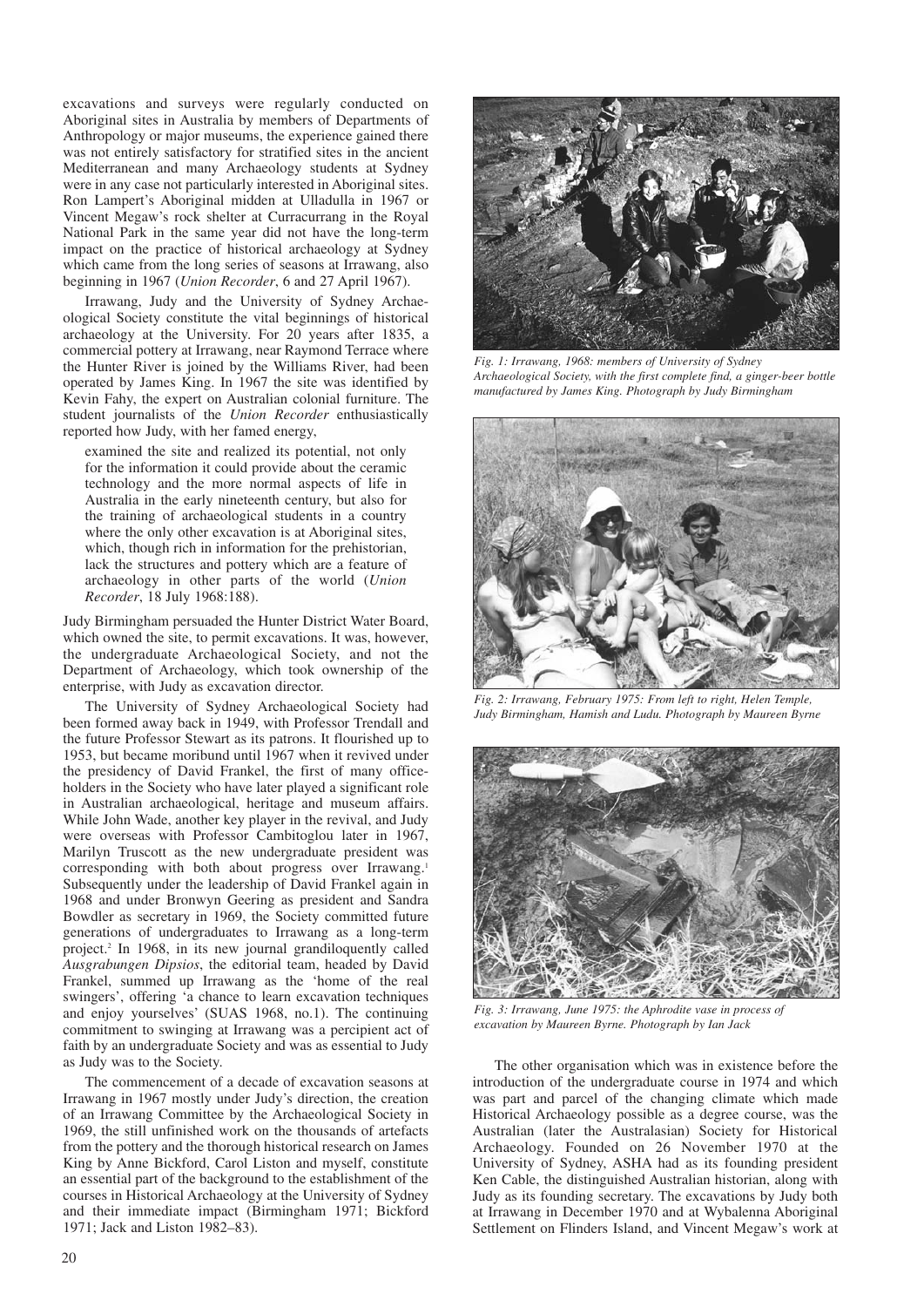Kurnell Peninsula straddling the New Year (the excavation immortalised by the discovery of what Vincent called 'Captain Cook's fly-button'), figured in the introductory issue of the *ASHA Newsletter* in November 1970 (published just before the formal creation of the Society). As the *Newsletter* settled to a regular stapled foolscap format, appearing twice or thrice a year from 1971 until it changed to A4 in 1976, it fulfilled a unique role in disseminating information about relevant activities all around Australia and about publications around the world. The increased awareness, especially in Sydney, of archaeology in medieval and post-medieval contexts helped to encourage background support for the introduction of Historical Archaeology as a degree course.

The notion of a course which transcended departmental boundaries was a lively one in the early 1970s and in 1973, while the University Senate Committee was examining structures at all levels of the teaching University, the Admissions and Curriculum Committee of Sydney's Faculty of Arts established a sub-committee to examine 'interdepartmental' courses. When this sub-committee reported to the Faculty in September 1973, it noted that:

there is deeply rooted in the structure of the Faculty the assumption that courses of study are offered only by departments, Linguistics being the only example of a course offered by Faculty through the good offices of a number of departments. (Faculty of Arts Minute Books, G3/1/12, p. 213)

But the sub-committee went on to recognise that:

In recent years changes have been taking place in the organisation of knowledge; one aspect of these changes for example has been the exploration of peripheral areas between disciplines…

It would however be wrong if due recognition were not given to already existing co-operations between departments in this regard. The trouble with the present arrangements is that they enjoy only an *ad hoc* status and concern only a small number of students in limited areas of study, they do not affect the student body at large, creating an awareness of the interrelationships between courses and fundamental changes which are taking place in the state of knowledge. (Faculty of Arts Minute Books, G3/1/12, p. 213)

The recommendations of the sub-committee, that Faculty set up a special committee to examine structures and to administer 'extra-departmental' courses 'for which Departments will not accept responsibility', were overtaken by events, since at the same meeting on 19 September 1973, Faculty adopted by 31 votes to 14 the recommendation of the Admissions and Curriculum Committee, moved by myself and seconded by Michael Nelson of the Department of German, that:

Faculty approve the introduction of Historical Archaeology in 1974 as a *non-departmental* course at Second Year level, on the understanding that:

(a) this approval shall not set a precedent

- (b) Historical Archaeology shall be administered according to the guide-lines which Faculty will lay down following the report of the interdisciplinary sub-committee to the Admissions and Curriculum Committee, and
- (c) that until such general policies are formulated the course shall operate under a Committee of the Faculty to be chaired by the Dean. (Faculty of Arts Minute Books, G3/1/12, pp. 198–99)

Historical Archaeology was therefore introduced as a Second Year pass course available to all students who had passed three First Year courses, but most likely to attract students from History I and Archaeology I, with the expectation that the new course might be advantageously taken in conjunction with second year pass or honours courses in either or both of these disciplines. The course proposal above the signatures of Judy and myself had been before the Admissions and Curriculum Committee earlier in 1973 and the Committee's recommendations of 17 July had already been debated at Faculty on 1 August. Alexander Cambitoglou, the professor and Head of the Department of Archaeology, and the other classical archaeologist, Dick Green, were overseas at that time and the impropriety of proceeding without their participation prompted Faculty by 26 votes to 13 to return the matter to the Admissions and Curriculum Committee (Faculty of Arts Minute Books, G3/1/12, pp. 169–70).

When the matter came back to Faculty on 19 September 1973, Alexander Cambitoglou had returned and made a long speech in opposition to the new course, questioning the expertise of the Committee, emphasising that all members of the Department of Archaeology had not considered the proposal, expressing concerns about the compulsory participation of students in vacation excavations in light both of work-load and finance and advising Faculty against ignoring 'the opinion of administrative heads of departments'. He also made comments

on the number of excavations at Australian sites with which Miss Birmingham had already been involved and wondered whether it was appropriate for interests outside the terms of her appointment to consume so much of her time.

The head of the Department of History, Professor Pat Collinson, said that:

the Professors of History had discussed [the course proposal] but not the Department as a whole and that the Professors of History felt the course was more in the field of Archaeology than History.

The Professor of Latin, John Dunston, believed that the Faculty had jurisdiction because 'departments had no legal existence in the By-laws' (though this was soon to be adjusted by the Senate).

After discussion, the record of which takes up three tightly-packed foolscap pages of the Faculty minutes, maintained principally by members of the Departments of English, Anthropology, History and Geography, the course Historical Archaeology II was approved for 1974, under the jurisdiction of a Faculty committee. Earlier in the same meeting on 19 September, I had been elected Dean for 1974–75, so I became the chair of the committee supervising the new course in which I played a substantial teaching role (Faculty of Arts Minute Books, G3/1/12, pp. 193–99).

The inaugural course in 1974 fell into two fairly discrete parts. First term in this old three-term world was occupied by my contribution as a medieval Europeanist, exploring 'the techniques of interpreting archaeological materials from the Anglo-Saxon and Frankish civilisations, in the context of written sources'. Alongside this, Judy gave a series of First Term lectures on theory and practice, 'leading straight on to compulsory practical work in the May vacation' (Faculty of Arts Minute Books, G3/1/12, p. 195).

This practical component was not at Irrawang: only the Irrawang artefacts were the subject of work in 1974. Instead, in partnership with National Parks and Wildlife, Judy led her troops to Hill End, where she saw to the first season of excavation at the Metropolitan, one of the many hotel sites in the town, while John Wade supervised the attack on the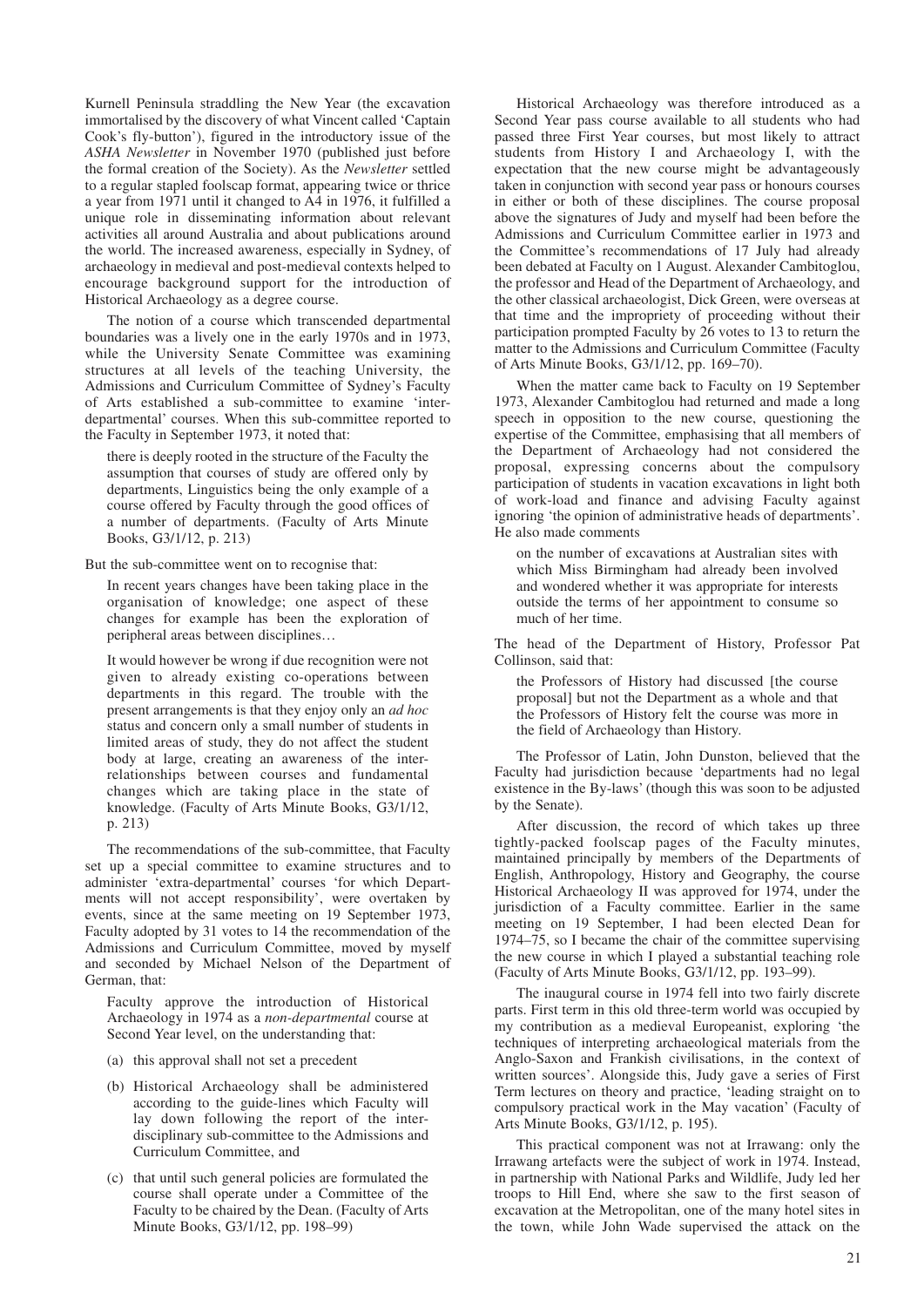

*Fig. 4: Hill End, Metropolitan Hotel site, May 1975: Judy, standing right back, supervising an early trench opened by Historical Archaeology II students. Photograph by Ian Jack*

Roasting Pits some distance away on Alpha Station (*SUAS Newsletter* 1974, June, 2:1). My principal function was to ferry supplies and communications between the two sites in a fairly rugged vehicle, since the Roasting Pits were still in 1974 relatively hard of access.

Early in First Term, the new course had enjoyed unexpected publicity through the drama at Town Hall Square, where an underground shopping plaza was being constructed. When the Old Deanery of St Andrew's Cathedral was demolished in March 1974, a Caterpillar vehicle broke through the roof of a burial vault, part of Sydney's burial ground in use from 1793 until 1820, and the students in Historical Archaeology were hastily diverted downtown to conduct a highly public rescue excavation (Birmingham and Liston 1976:12–18). To students like Maureen Byrne, then secretary of the Archaeological Society, and Helen Temple, later the first archaeologist at the Heritage Branch, this chance



*Fig. 5: Hill End, Metropolitan Hotel site, May 1975: Richard Morrison, now a senior heritage bureaucrat in the Department of Environment and Heritage in Canberra, then a student in Historical Archaeology II. Photograph by Ian Jack*



*Fig. 6: Hill End, Brickworks site, May 1976: section of west section of excavation, Maureen Byrne*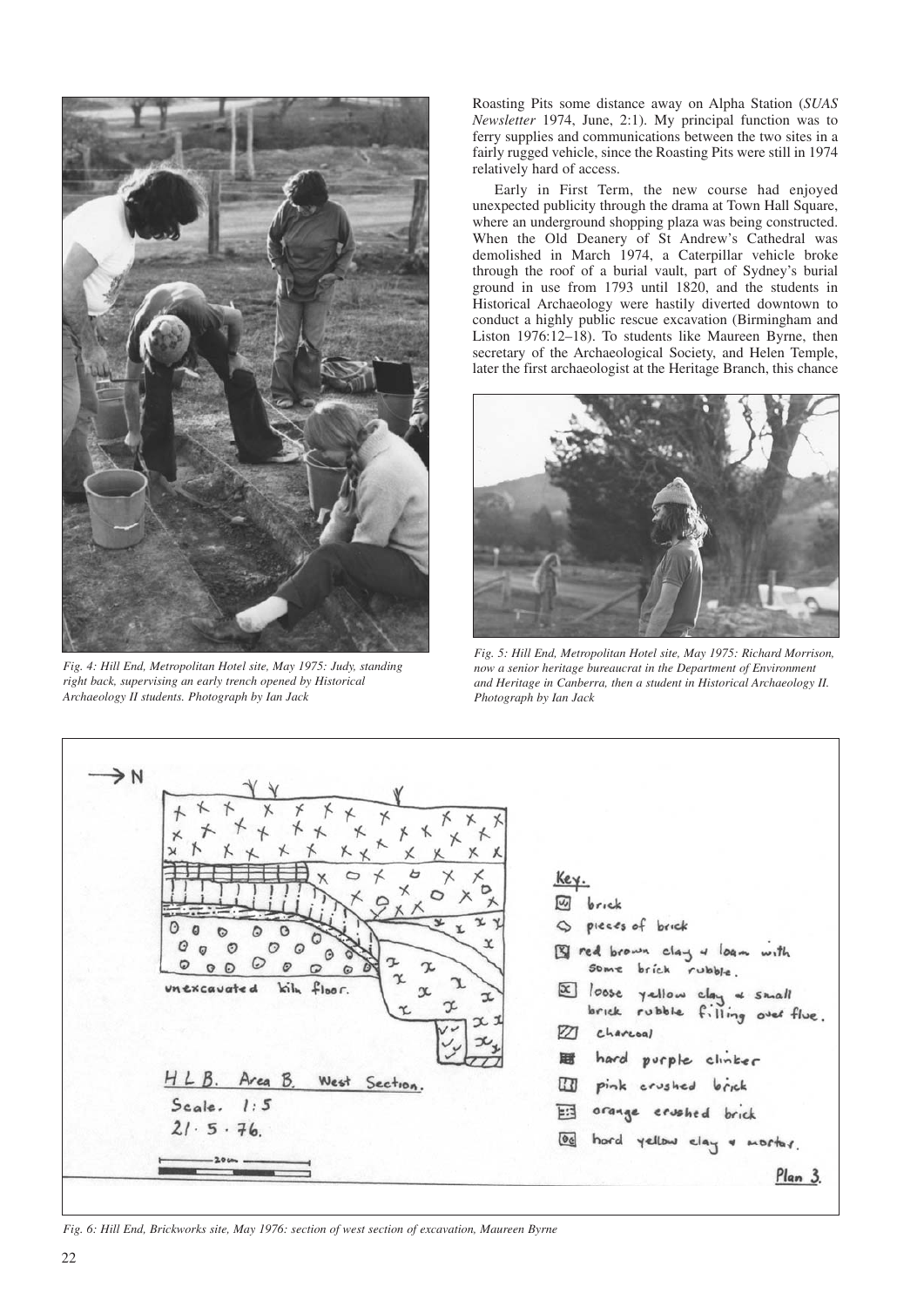encounter with a real-life situation urgently requiring an archaeological presence made an impression and a learning experience of an order quite different from my sessions on the source material for the Anglo-Saxon world or even from Judy's lectures on theory and practice (*SUAS Newsletter* 1974, April, 1:2). The Old Burial Ground excavation early in the first term of the first year of Historical Archaeology II gave a remarkable drama and a cutting edge of relevance to the new course.



*Fig. 7: Sydney Burial Ground rescue excavation, March 1974: the students of Historical Archaeology II at the beginning of the excavation. Photograph by Judy Birmingham*



*Fig. 8: Sydney Burial Ground rescue excavation, March 1974: Maureen Byrne in the burial vault, Helen Temple on the roof. Photograph by Judy Birmingham*

The latter two terms of 1974 were devoted to things Australian, with sessions on economic and social history contributed by Ken Cable and by Dennis Jeans, the historical geographer who became the third of the triumvirate in Historical Archaeology and was later co-author with Judy and myself of the two brave volumes of synthesis, *Australian Pioneer Technology: Sites and Relics* in 1979 and *Industrial Archaeology in Australia: Rural Industry* in 1983. Also in a characteristic Birmingham *coup de foudre* the Department of Soil Science was recruited to teach the basics of soils for archaeologists, so that the Arts students had their first experiences of a science laboratory, the Hill End digs had soil scientists in attendance giving a valuable professional perspective and Brian Davey became another kenspeckle figure on Judy's team (*ASHA Newsletter* 1974, November, 4(2):1).

The aspect of the first course which was least in Judy's image was the segment on early medieval Europe. The

potential lack of synchronicity between Anglo-Saxon England and Anglo-Saxon Australia had been sardonically voiced by some members of the Faculty of Arts in 1973 and the shedding of the medieval component was an essential stage in creating the familiar course dominated by post-Conquest Australia though paying attention to European and American parallels and borrowings in the nineteenth and twentieth centuries. I gave up the medieval section without many twinges of regret and incorporated some of the substance into my courses within the Department of History. But, inspired like Maureen Byrne, Richard Morrison, Jenny van Proctor or Helen Temple by the Australian content of Judy's original concept, I extended my own capacities into working as an historical interpreter of Australian sites and I have researched and taught ever since in the paddocks and industrial zones of the Australian countryside.

This period in the early and mid 1970s was critically important for the national development of such interplay of disciplines and cultural backgrounds which created a heritage profession well schooled in tertiary and practical study. In August 1973 I had attended the ANZAAS conference at Perth. Out of that conference emerged both the Institute for the Conservation of Cultural Material and the Australian Archaeological Association. Since I happened to be there and was the only historian who articulately shared the aspirations of the archaeologists, curators and conservators who conceived these bodies, I found myself on the founding Council of the ICCM and on the founding Committee of AAA. Both these positions, and particularly in the ICCM, were highly educative for me during the first year of Historical Archaeology at Sydney, although I had the good sense to bow out of first Committee and then Council membership after establishing the principle that historians were relevant members of both societies and essential contributors to the understanding, assessment and interpretation of most objects and sites (*ASHA Newsletter* 1973, September, 3(3):22–24; *Australian Archaeological Association Newsletter* 1974, November, 1:3–14, 44).

It was this close association of disciplines which gave Historical Archaeology at Sydney a lasting value. The heritage industry was imminent in 1974. The Editorial of the *Australian Society for Historical Archaeology Newsletter* in April 1974 addressed the move towards heritage legislation in New South Wales and Judy played an influential role in the discussions which led to the New South Wales *Heritage Act 1977*. Judy was clear-headed about the relationship between Historical Archaeology and developing heritage practice, unlike almost all the Australian historians in Sydney who displayed little interest. Despite Judy's influence, the students of Historical Archaeology did not immediately see the relevance to their future career possibilities and the *Archaeological Spasmodical*, the form taken by the Sydney University Archaeological Society's newsletter from 1976 onwards, did not mention heritage issues at all throughout the critical years 1976 and 1977, leading up to the *Heritage Act* at the end of 1977. But in 1978 the *Spasmodical*'s top-billing item was about Helen Temple, who had been appointed as the first historical archaeologist among the officers of the Heritage Branch working with the new Heritage Council (where Ken Cable was a founding member). Helen, who had dug at the graves in Town Hall Square, at Hill End, at Irrawang and with Maureen Byrne at Port Arthur, was now in a position to solicit help from a new generation of Judy's students, asking

anyone who might be interested in doing practical work for her, whether research, recording or excavating, to compile a dossier on themselves (*The Archaeological Spasmodical*, 1978, November:1).3

The far-sighted way in which Historical Archaeology developed at Sydney gave an invaluable training for would-be